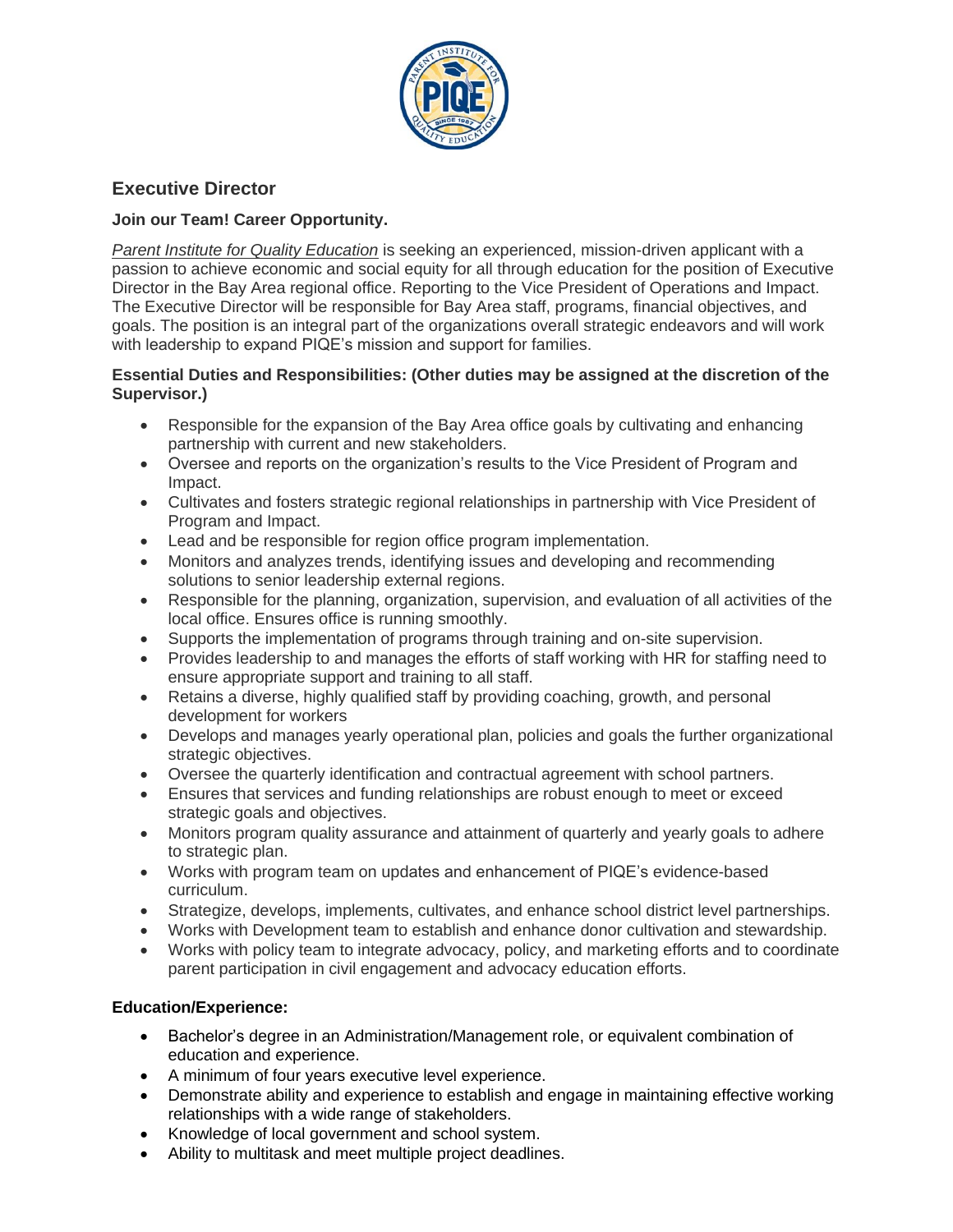- Strong public speaking ability.
- Strong and effective problem solving and decision-making skills.
- Strong organizational abilities including planning, delegating, program development and task facilitation.
- Solid, hands-on budget management skills, including budget preparation, analysis, decisionmaking, and reporting.
- Experience with fundraising strategies and donor relations.
- Experience in facilitating groups.
- Strong written and oral communication skills.
- Self-starter and ability to work under pressure and meet deadline.
- Computer literacy; knowledge of Microsoft Office, Excel, and PowerPoint, etc.
- Demonstrate ability to oversee and collaborate with staff.

#### **Special Skills:**

- Leadership skills
- Bilingual English-Spanish preferred
- Analytic ability
- Knowledge of non-profit business management
- Communication skills

#### **Work Environment:**

The work environment characteristics described here are representative of those an employee encounters while performing the essential functions of this job. Reasonable accommodations may be made to enable individuals with disabilities to perform the essential functions.

- Fast-paced workplace environment.
- Executive Directors usually work in an office environment, but the mission of the organization may sometimes take them to non- standard workplaces.
- Executive Directors work a standard work week, but additionally will often work evening, weekends, and overtime hours to accommodate activities such as school sessions, meetings and representing the organization at public events
- Extensive and unplanned travel required.

#### **Certificates and Licenses:**

- Valid driver's license
- Proof of car insurance

#### **Physical Demands:**

The physical demands described here are representative of those that must be met by an employee to successfully perform the essential functions of this job. Reasonable accommodations may be made to enable individuals with disabilities to perform the essential functions.

The employee must occasionally lift and/or move up to 25 pounds. While performing the duties of this job, the employee is regularly required to sit; use hands; reach with hands and arms, talk, and hear. The employee is occasionally required to stand; walk; climb or balance; stoop, kneel, crouch, or crawl.

This job description summary in no way states or implies that these are the only activities to be performed by the employee occupying this position. Employees will be required to follow any other related instructions and to perform any other job-related responsibilities requested by their supervisor.

#### **Salary Range**

• Full Time Exempt